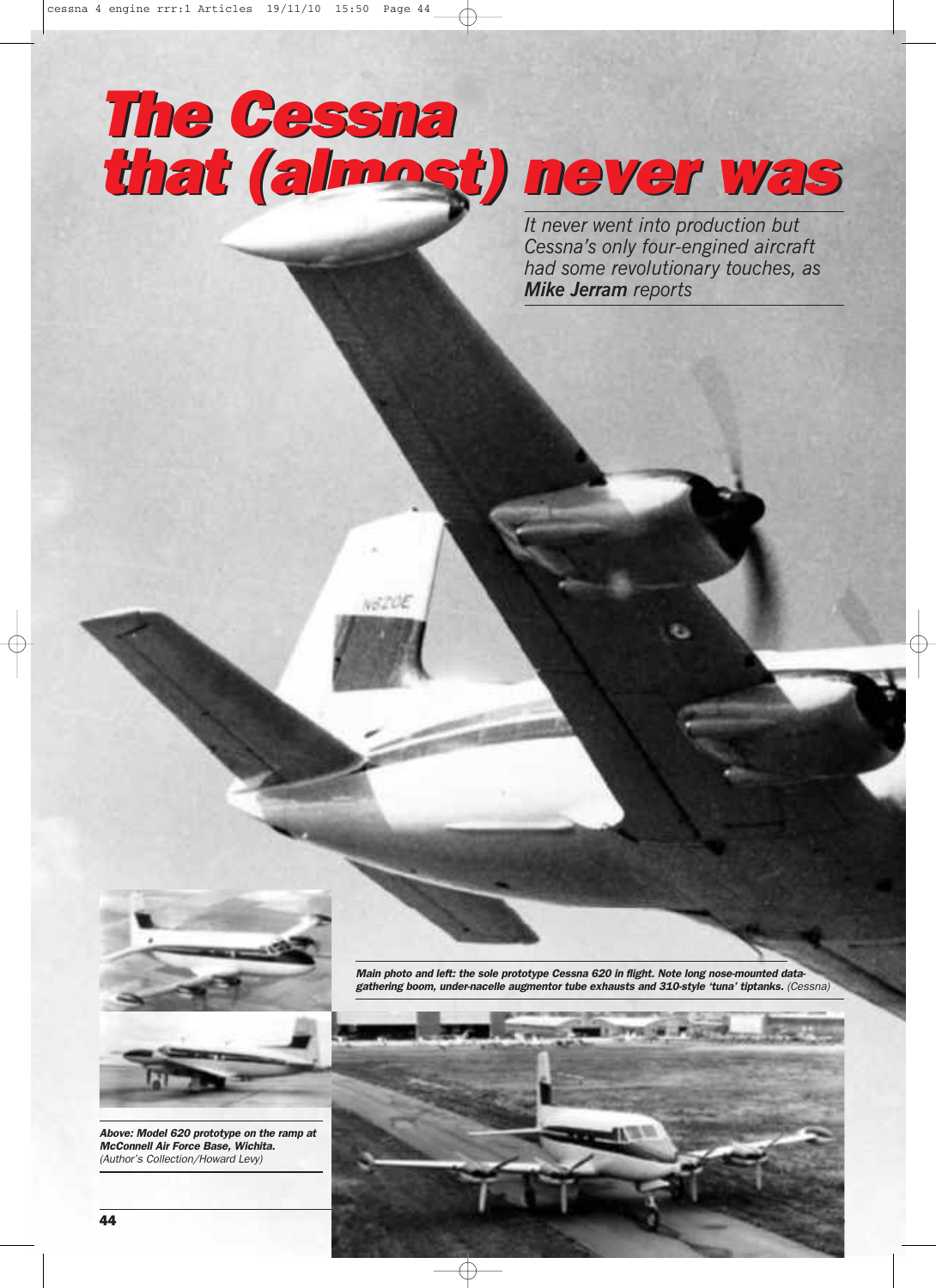**Here's a sure-fire** bet **to** win next time<br>you're in the flying club bar. Did<br>Cessna ever build a four-engined<br>aircraft? Chances are most people will **you're in the flying club bar. Did Cessna ever build a four-engined aircraft? Chances are most people will answer 'No' because the company is best known for its ubiquitous singles, piston and turboprop twins, and the Citation range of business jets.**

**But nearly 60 years ago the drawing boards at Cessna's Wichita plant were occupied not just with the company's first post-WW2 twin — the Model 310 — but a new** *four*-**engined aeroplane. It was provisionally** designated Model 620  $\cdot$ **"twice as much airplane as the 310".**

**Cessna's plan to leap-frog competitors Beech and Piper with a bigger, more powerful and more capable aircraft than any current or projected design was driven by a perceived need among U.S. corporations — then mostly operating converted wartime transports and bombers — for an aircraft that would match airliners for speed, comfort and safety. Cessna quizzed corporate operators and pilots to define the basic requirements: four engines for redundancy and safe handling in the event of failure, two-crew cockpit, a 10-seat 'standup' pressurised cabin, and an auxiliary power unit to provide on-ground air-conditioning and make the aircraft independent of ground power sources. Target selling price was \$250,000.**

**Cessna's small design team studied a number of high- and low-wing configurations, opting for the latter, which gave better access for fuelling and engine maintenance, easier landing gear installation and greater**

**protection for the cabin in the event of a wheels-up landing. The round fuselage crosssection was largely dictated by the stand-up cabin requirement and the demands of pressurisation.**

**Engine choice posed a problem, because there were no readily available powerplants in the desired 350-400 hp range. For their initial studies Cessna's engineers opted for the then in-development 265 hp Continental Motors GSO-470-B, a supercharged, geared flat-six that had been designed to power a helicopter. As then projected the Model 620 would have had a maximum speed of 252 mph at 12,000 feet, and cruised at 230 mph for 1,250 miles with 45 minutes reserves.**

**Cessna President Dwane Wallace nephew of company founder Clyde Cessna persuaded engineer Ralph Harmon, then with Wichita neighbour and rival Beech Aircraft to join Cessna and recruit a 100-strong development team for the 620. The final configuration they settled upon differed from early studies in that its fuselage cross-section was now oval, providing six feet of cabin height and accommodation for up to 10/11 passengers, or more typically six/eight with a foldaway work table, and a 50 cubic-foot/500 lb baggage compartment, garment closet and lavatory/washroom at the rear. Flight deck and cabin were pressurised to maintain an 8,000-foot environment at a typical cruising altitude of 18,000 feet. The cabin was intended to be quickly convertible from passenger to freight configuration by means of removable bulkheads and cargo tie-down points. The long tricycle landing gear dictated by the need to provide adequate propeller clearance for the outboard engines on narrow or obstructed taxiways posed no problem with cabin access: the 620 was to have an integral airstair door, while an AiResearch APU provided ground power to make it**

**independent of airport ground facilities.**

**The Model 620's**

**wing used the same NACA 2400-series airfoil section as Cessna's single-engine models, and was similar in planform to that of the 310, but with single-slotted flaps in place of the 310's split flaps. It sported a pair of 'tuna' tiptanks like the 310's, but unlike the twin, which carried all its fuel in those tanks, the 620 also had bladder-type cells between its forward and rear wing spars and outboard of the inner pair of engines for cabin safety in the event of an accident, bringing total fuel capacity to 535 US gallons.**

**The engines were now 350 hp Continental GSO-526-As driving Hartzell three-bladed constant-speed full-feathering propellers via reduction gearing. The engines were housed in low-profile nacelles with 'clamshell' upper cowlings for ease of access for maintenance and were equipped with an automatic fire detection/suppression system that was to prove something of an Achilles' Heel in flight testing. Twin augmentor tube exhausts mounted below each nacelle enhanced engine cooling and reduced cabin noise. Reversing propellers were to be offered as an optional extra.**

**On the flight deck the 620 was to have airline-standard dual flight instrumentation with up-to-the-minute navaids including ADF, VOR/ILS/DME and — then still a comparative rarity even on airliners —'cloud warning' or weather radar. Optional equipment was to include a Collins autopilot, pneumatic de-icer boots for the wing and tail unit leading-edges, fluid anti-icing for propellers and windscreen, anti-skid brakes, powered nosewheel steering and an oxygen system.**

**The prototype Model 620, N620E, was built in Cessna's Pawnee Division's experimental shop. In the late afternoon of 11 August 1956 test pilots Dale Westfall and Bill Stinson taxied the lime/dark green and white aircraft over to the adjoining McConnell Air Force Base and lifted off on the Model 620's 65-minute maiden flight, with design team leader Ralph Harmon following as an observer in a 310.**

**According to**

**contemporary press reports Westfall and Harmon were "all smiles" when they stepped down from the 620, although there had been a propeller overspeed problem, as there was a week later on the second flight, which was quickly aborted because of a fire warning and fumes in the cockpit. False fire warnings and engine problems plagued the 620's early flight test programme.**

**Cessna's marketing department meanwhile was mounting a huge promotional programme that included a road-transportable full-scale cabin mockup, now a commonplace marketing tool for business aircraft manufacturers but then a novelty. Give-away trinkets emblazoned with the 'Six-Twenty' logo accompanied the prototype's public debut at the National Business Aircraft Association Convention in Miami. Cessna commissioned a film entitled** *Eye to the Sky* **both to laud the aircraft to potential customers and to recruit staff for anticipated** l**arge-scale production at Wichita, which it was thought might peak at 100 aircraft per year. Refundable deposits of \$10,000 were solicited, with the expectation of first deliveries in 1958.**

**It was never to happen. Although engine teething problems aside — the 620 handled well during flight testing and was unanimously praised by all who flew it, the cost of development had pushed its price to**

*Left: the Model 620 on a taxiway at Cessna's Wichita factory in 1956 with Cessna 170s, 182s, 310 twins and U.S. Army L-19 Bird Dogs in the background. (Cessna)*